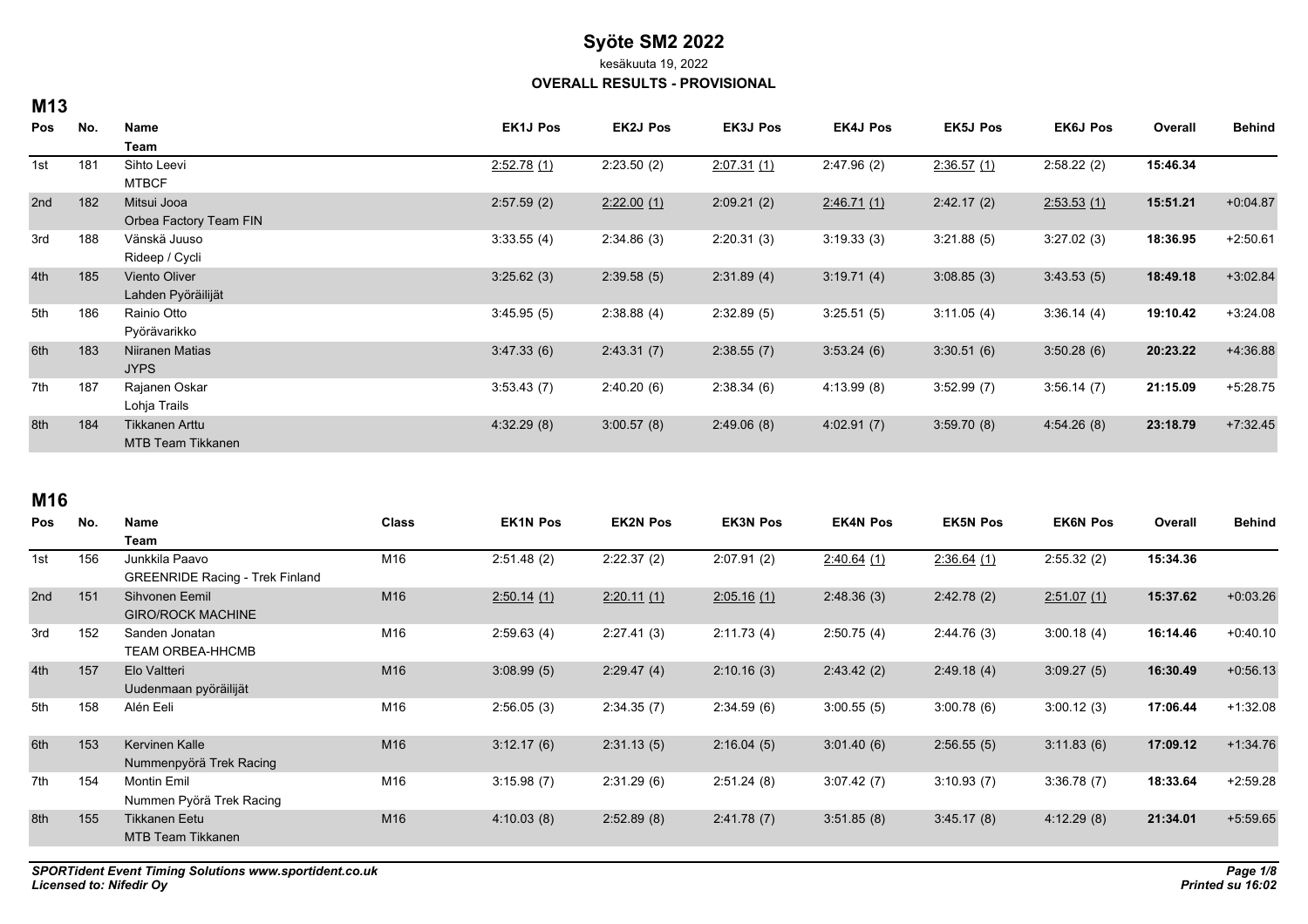kesäkuuta 19, 2022

**OVERALL RESULTS - PROVISIONAL**

### **N16**

| <b>Pos</b> | No.             | Name                      | <b>Class</b>    | <b>EK1N Pos</b> | <b>EK2N Pos</b> | <b>EK3N Pos</b> | <b>EK4N Pos</b> | <b>EK5N Pos</b> | <b>EK6N Pos</b> | Overall    | <b>Behind</b> |
|------------|-----------------|---------------------------|-----------------|-----------------|-----------------|-----------------|-----------------|-----------------|-----------------|------------|---------------|
|            |                 | Team                      |                 |                 |                 |                 |                 |                 |                 |            |               |
| 1st        | 172             | Frilander Ella            | N <sub>16</sub> | 4.05.00(1)      | 2:48.15(1)      | 2:38.66(1)      | 3:48.22(1)      | 3.23.64(1)      | 3:37.03(1)      | 20:20.70   |               |
|            |                 | Trek-Lundberg Racing Team |                 |                 |                 |                 |                 |                 |                 |            |               |
| E-bike     |                 |                           |                 |                 |                 |                 |                 |                 |                 |            |               |
| Pos        | No.             | Name                      | <b>Class</b>    | <b>EK1 Pos</b>  | <b>EK2 Pos</b>  | EK3 Pos         | <b>EK4 Pos</b>  | <b>EK5 Pos</b>  | <b>EK6 Pos</b>  | Overall    | <b>Behind</b> |
|            |                 | Team                      |                 | <b>EK7 Pos</b>  | <b>EK8 Pos</b>  | <b>EK9 Pos</b>  | EK10 Pos        | EK11 Pos        |                 |            |               |
| 205<br>1st |                 | Makkonen Riku-Matti       | E-bike          | 3:05.62(2)      | 2:23.17(2)      | 2.08.89(1)      | 2.44.25(1)      | 2.40.83(1)      | 2.55.46(1)      | 28:33.41   |               |
|            |                 |                           | 2:21.07(1)      | 2:05.62(1)      | 2.37.90(1)      | 2:36.36(1)      | 2.54.24(1)      |                 |                 |            |               |
| 2nd        | 207             | Isokääntä Timo            | E-bike          | 3:02.14(1)      | 2:21.10(1)      | 2.09.96(2)      | 2.45.06(2)      | 2:41.83(2)      | 2.57.96(2)      | 29:01.55   | $+0.28.14$    |
|            |                 | <b>Team Special Bike</b>  |                 | 2:21.37(2)      | 2:08.95(2)      | 2.40.09(2)      | 2:48.18(2)      | 3.04.91(3)      |                 |            |               |
| 3rd        | 206             | Lehtonen Antti            | E-bike          | 3:09.70(3)      | 2:29.89(3)      | 2:13.78(3)      | 3.08.64(6)      | 2:59.65(6)      | 3:06.01(3)      | 30:28.86   | $+1:55.45$    |
|            |                 | Sähkis fi                 |                 | 2:26.94(3)      | 2:12.89(3)      | 2:51.37(3)      | 2:48.68(3)      | 3:01.31(2)      |                 |            |               |
| 4th        | 204             | Vaarala Jukka             | E-bike          | 3:18.42(5)      | 2:33.45(4)      | 2:21.54(5)      | 2:54.55(3)      | 2:57.72(5)      | 3.14.44(4)      | 31:12.09   | $+2:38.68$    |
|            |                 |                           |                 | 2:32.28(5)      | 2:18.12(4)      | 2:55.08(4)      | 2.55.24(4)      | 3:11.25(4)      |                 |            |               |
| 5th<br>203 | Vaarala Petteri | E-bike                    | 3:15.40(4)      | 2:34.37(6)      | 2:22.60(6)      | 2:59.62(4)      | 2:55.45(3)      | 3:17.33(5)      | 31:41.23        | $+3:07.82$ |               |
|            |                 |                           | 2:31.56(4)      | 2:19.98(5)      | 3.03.48(5)      | 2.57.56(5)      | 3.23.88(6)      |                 |                 |            |               |
| 6th        | 201             | Niemi Harri               | E-bike          | 3:18.84(6)      | 2:33.91(5)      | 2.19.94(4)      | 2:59.67(5)      | 2:57.57(4)      | 3:18.52(6)      | 32:04.74   | $+3:31.33$    |
|            |                 | Mountainbikeshop          |                 | 2:33.30(6)      | 2:34.53(6)      | 3.08.73(6)      | 3.01.04(6)      | 3:18.69(5)      |                 |            |               |
|            |                 |                           |                 |                 |                 |                 |                 |                 |                 |            |               |

## **Hardtail**

| Pos | No. | <b>Name</b>                | <b>Class</b> | <b>EK1 Pos</b> | <b>EK2 Pos</b> | EK3 Pos     | <b>EK4 Pos</b> | <b>EK5 Pos</b> | <b>EK6 Pos</b> | Overall    | <b>Behind</b> |
|-----|-----|----------------------------|--------------|----------------|----------------|-------------|----------------|----------------|----------------|------------|---------------|
|     |     | Team                       |              | <b>EK7 Pos</b> | <b>EK8 Pos</b> | EK9 Pos     | EK10 Pos       | EK11 Pos       |                |            |               |
| 1st | 61  | Alapoikela Tero            | Hardtail     | 3:07.93(2)     | 2:26.07(1)     | 2:13.42 (1) | 2.51.88(1)     | 2:56.91(2)     | 3.10.25(1)     | 30:34.72   |               |
|     |     | Pässilä Bicycles / Rideep  |              | 2:23.98(1)     | 2.12.98(1)     | 2.53.11(1)  | 2:58.26(3)     | 3.19.93(3)     |                |            |               |
| 2nd | 55  | Kallio Ville-Veikko        | Hardtail     | 3.05.45(1)     | 2:30.43(4)     | 2:15.24(2)  | 2:53.86(2)     | 2.52.86(1)     | 3:12.36(2)     | 30:45.68   | $+0:10.96$    |
|     |     | Ruosniemi Town Hill Center |              | 2:31.01(4)     | 2:18.74(4)     | 2:58.11(4)  | 2:55.09(1)     | 3.12.53(1)     |                |            |               |
| 3rd | 78  | Niemelä Mikko              | Hardtail     | 3:12.63(3)     | 2:27.78(2)     | 2:16.53(3)  | 2:59.84(3)     | 3:01.61(4)     | 3:18.68(4)     | 31:16.07   | $+0.41.35$    |
|     |     | Käyppälän Kilpaveikot      |              | 2:28.24(2)     | 2:14.59(2)     | 2:55.22(2)  | 3:00.08(4)     | 3:20.87(4)     |                |            |               |
| 4th | 67  | Niemi Tomi                 | Hardtail     | 3:15.79(4)     | 2:30.17(3)     | 2:20.01(4)  | 3:01.65(4)     | 2:58.63(3)     | 3:14.05(3)     | 31:16.51   | $+0.41.79$    |
|     |     | Yyteri                     |              | 2:30.37(3)     | 2:17.70(3)     | 2:57.86(3)  | 2:55.91(2)     | 3.14.37(2)     |                |            |               |
|     | 124 | Dorff Mika                 | Hardtail     | 4:48.20(5)     | 3:14.59(5)     | 3:25.84(5)  | 5:22.07(5)     | 7:22.87(5)     | 6.35.48(5)     | <b>DNF</b> |               |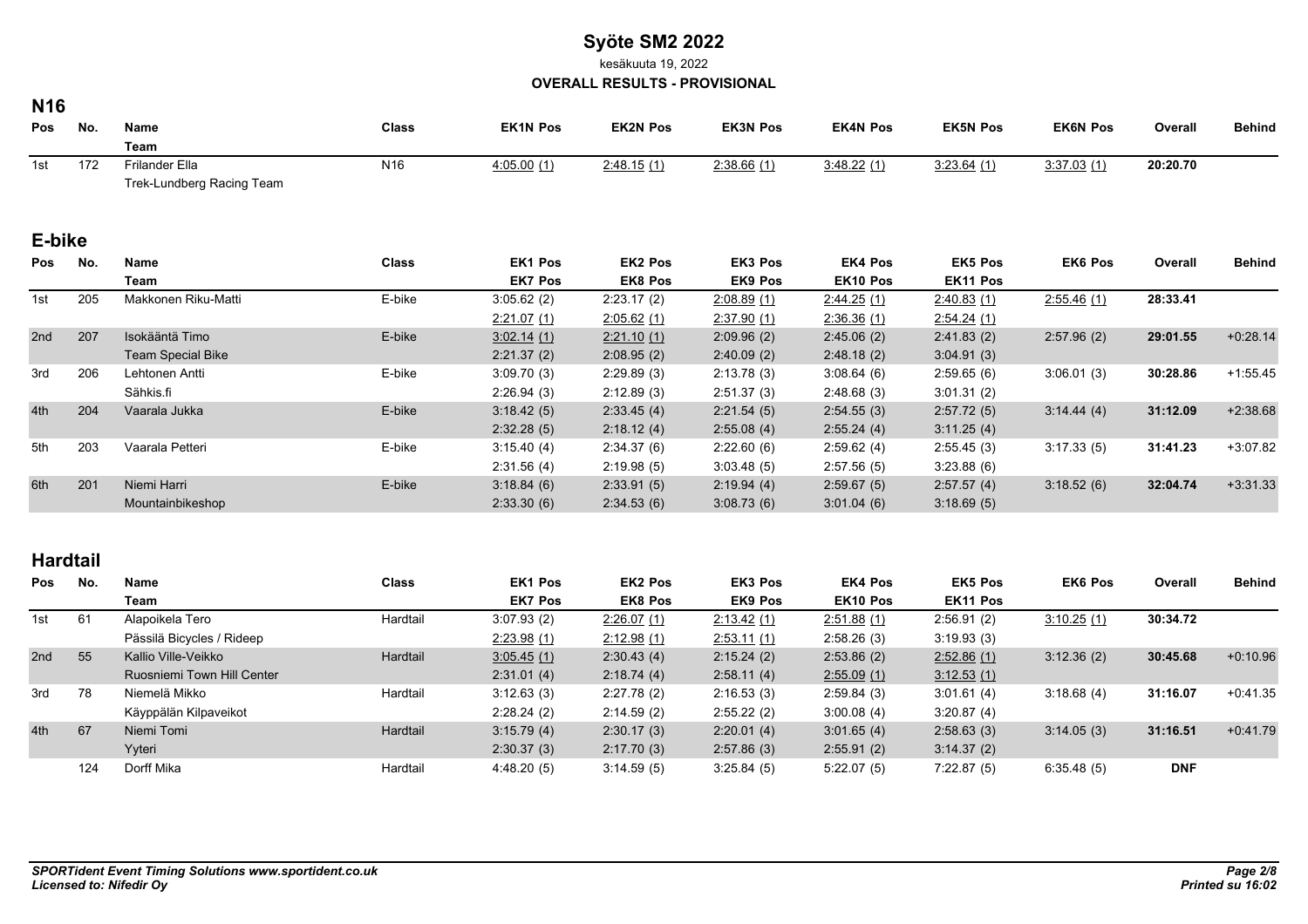kesäkuuta 19, 2022

**OVERALL RESULTS - PROVISIONAL**

#### **M-40**

| Pos              | No. | Name                         | <b>Class</b> | EK1 Pos        | EK2 Pos     | EK3 Pos        | <b>EK4 Pos</b> | <b>EK5 Pos</b> | <b>EK6 Pos</b> | Overall  | <b>Behind</b> |
|------------------|-----|------------------------------|--------------|----------------|-------------|----------------|----------------|----------------|----------------|----------|---------------|
|                  |     | <b>Team</b>                  |              | <b>EK7 Pos</b> | EK8 Pos     | <b>EK9 Pos</b> | EK10 Pos       | EK11 Pos       |                |          |               |
| 1st              | 17  | Tuomala Jukka                | $M-40$       | 2:45.77(1)     | 2:16.81(2)  | 2:02.21(2)     | 2.32.28(1)     | 2:37.52(2)     | 2.48.07(1)     | 27:22.55 |               |
|                  |     | Team Mountainbikeshop        |              | 2:17.12(3)     | 2:02.06(2)  | 2:34.02(2)     | 2.36.62(1)     | 2:50.07(1)     |                |          |               |
| 2nd              | 14  | Laiho Antti-Pekka            | $M-40$       | 2:51.92(2)     | 2:18.51(4)  | 2:08.09(5)     | 2:40.07(3)     | 2:50.96(8)     | 2:54.12(3)     | 28:21.01 | $+0.58.46$    |
|                  |     | TLD Suomi                    |              | 2:16.36(2)     | 2.04.93(4)  | 2:40.09(3)     | 2:39.88(3)     | 2:56.08(4)     |                |          |               |
| 3rd              | 21  | Kouva Antti                  | $M-40$       | 2:55.28(3)     | 2:20.31(5)  | 2:08.05(4)     | 2:43.31(4)     | 2:38.27(3)     | 2:56.19(4)     | 28:24.27 | $+1:01.72$    |
|                  |     |                              |              | 2:20.16(5)     | 2:03.47(3)  | 2.42.16(4)     | 2:42.73(5)     | 2:54.34(2)     |                |          |               |
| 4th              | 9   | Kokkonen Leo                 | $M-40$       | 4:00.07(18)    | 2:17.63(3)  | 2:01.05(1)     | 2.34.08(2)     | 2:35.32(1)     | 2.48.30(2)     | 28:38.03 | $+1:15.48$    |
|                  |     | Pole Bicycles                |              | 2:16.33(1)     | 1:59.64(1)  | 2:33.87(1)     | 2:36.94(2)     | 2:54.80(3)     |                |          |               |
| 5th              | 19  | Eskelinen Simo               | $M-40$       | 3.02.29(6)     | 2:16.61(1)  | 2.12.58(6)     | 2:55.65(10)    | 2:40.40(4)     | 2:57.71(5)     | 29:10.05 | $+1.47.50$    |
|                  |     | KarTe                        |              | 2:19.43(4)     | 2:05.93(5)  | 2:56.84(10)    | 2:41.13(4)     | 3:01.48(5)     |                |          |               |
| 6th              | 59  | <b>Uotinen Harri</b>         | $M-40$       | 3:00.36(4)     | 2:26.07(8)  | 2:13.08(7)     | 2:46.17(6)     | 2:48.31(5)     | 3.02.63(7)     | 29:28.57 | $+2:06.02$    |
|                  |     | <b>Muuratsalo Riders</b>     |              | 2:24.33(6)     | 2:09.86(7)  | 2.44.96(5)     | 2.49.23(6)     | 3:03.57(6)     |                |          |               |
| 7th              | 74  | Aarras Mikko                 | $M-40$       | 3:03.79(7)     | 2:22.23(6)  | 2:07.41(3)     | 2:45.98(5)     | 2:48.71(6)     | 3:13.25(11)    | 29:43.51 | $+2:20.96$    |
|                  |     | <b>MTBCF</b>                 |              | 2:25.21(7)     | 2:07.81(6)  | 2.48.43(6)     | 2:50.42(7)     | 3:10.27(8)     |                |          |               |
| 8th              | 71  | Heinonen Simo                | $M-40$       | 3:01.31(5)     | 2:26.05(7)  | 2:17.65(10)    | 2:51.74(8)     | 2:50.96(8)     | 3.02.15(6)     | 30:23.12 | $+3:00.57$    |
|                  |     | Muuratsalo Riders            |              | 2:28.19(8)     | 2:16.20(9)  | 2:58.99(11)    | 2:54.21(8)     | 3:15.67(11)    |                |          |               |
| 9th              | 73  | Luhta Antti                  | $M-40$       | 3:16.19(13)    | 2:32.13(12) | 2:21.91(14)    | 2:55.13(9)     | 2:53.57(11)    | 3:11.24(10)    | 31:05.61 | $+3.43.06$    |
|                  |     | Trailmonkeys Vaasa           |              | 2:31.17(12)    | 2:17.72(11) | 2:51.86(7)     | 2:59.42(11)    | 3:15.27(10)    |                |          |               |
| 10th             | 64  | Haarla Aarne                 | $M-40$       | 3:05.25(8)     | 2:29.63(9)  | 2:16.24(8)     | 2.49.64(7)     | 2:50.25(7)     | 3:25.16(14)    | 31:14.26 | $+3:51.71$    |
|                  |     |                              |              | 2:31.65(13)    | 2:24.73(15) | 2:59.91(12)    | 2:55.71(10)    | 3:26.09(13)    |                |          |               |
| 11th             | 60  | Tormilainen Heikki           | $M-40$       | 3:15.29(11)    | 2:36.40(14) | 2:19.10(11)    | 3:14.72(16)    | 3:01.77(13)    | 3:11.07(9)     | 31:24.08 | $+4:01.53$    |
|                  |     |                              |              | 2:30.00(11)    | 2:16.95(10) | 2:56.57(9)     | 2:54.81(9)     | 3:07.40(7)     |                |          |               |
| 12 <sup>th</sup> | 94  | Ripatti Ari                  | $M-40$       | 3:15.07(10)    | 2:29.99(10) | 2:16.28(9)     | 3:02.56(12)    | 2:53.29(10)    | 3:29.93(16)    | 31:52.05 | $+4:29.50$    |
|                  |     | Kymi Anti-Flow               |              | 2:29.18(10)    | 2:16.08(8)  | 2:55.04(8)     | 3:09.01(13)    | 3:35.62(15)    |                |          |               |
| 13th             | 123 | Viemerö Jyri                 | $M-40$       | 3:14.36(9)     | 2:35.29(13) | 2:21.31(13)    | 3.02.29(11)    | 2:59.41(12)    | 3.08.16(8)     | 31:59.81 | $+4:37.26$    |
|                  |     |                              |              | 2:34.80(15)    | 2:19.85(12) | 3.02.44(13)    | 3:31.23(17)    | 3:10.67(9)     |                |          |               |
| 14 <sup>th</sup> | 122 | <b>Granfors Mathias</b>      | $M-40$       | 3:32.66(15)    | 2:38.14(15) | 2:31.74(17)    | 3.14.49(15)    | 3:15.57(17)    | 3:23.83(13)    | 33:01.06 | $+5:38.51$    |
|                  |     | Trailmonkeys mtb             |              | 2:33.54(14)    | 2:24.36(14) | 3.02.63(14)    | 3:02.98(12)    | 3:21.12(12)    |                |          |               |
| 15th             | 101 | Seima Jussi                  | $M-40$       | 3:22.34(14)    | 2:38.61(16) | 2:22.29(15)    | 3:21.11(17)    | 3:09.21(15)    | 3:33.08(17)    | 33:47.12 | $+6:24.57$    |
|                  |     | <b>Trouble Couple Racing</b> |              | 2:39.60(16)    | 2:23.02(13) | 3:15.68(16)    | 3:28.35(16)    | 3.33.83(14)    |                |          |               |
| 92<br>16th       |     | Möttönen Tero                | $M-40$       | 3:38.02(16)    | 2:39.86(17) | 2:28.28(16)    | 3.11.30(13)    | 3.09.84(16)    | 3:29.21(15)    | 33:55.68 | $+6.33.13$    |
|                  |     | <b>Backwoods Sports</b>      |              | 2.41.45(18)    | 2:25.56(16) | 3:10.33(15)    | 3:12.07(14)    | 3.49.76(16)    |                |          |               |
| 17th             | 93  | Yrjänheikki Jorma            | M-40         | 4:03.57(20)    | 2:41.39(18) | 2:37.36(18)    | 3.38.18(18)    | 3:17.51(18)    | 3:38.64(18)    | 35:45.57 | $+8:23.02$    |
|                  |     | <b>Yrmys Bikes</b>           |              | 2:41.18(17)    | 2:30.89(17) | 3:19.33(17)    | 3:27.32(15)    | 3:50.20(17)    |                |          |               |
| 18 <sub>th</sub> | 121 | Sjöman Samuel                | $M-40$       | 3:58.95(17)    | 2:57.66(22) | 2:41.10(20)    | 4:08.54(21)    | 3.45.12(20)    | 4:07.80 (20)   | 38:48.02 | $+11:25.47$   |
|                  |     | Tiimi Ehtoo Itd              |              | 2:50.94(19)    | 2.41.74(18) | 4:09.93 (19)   | 3:31.64(18)    | 3:54.60(18)    |                |          |               |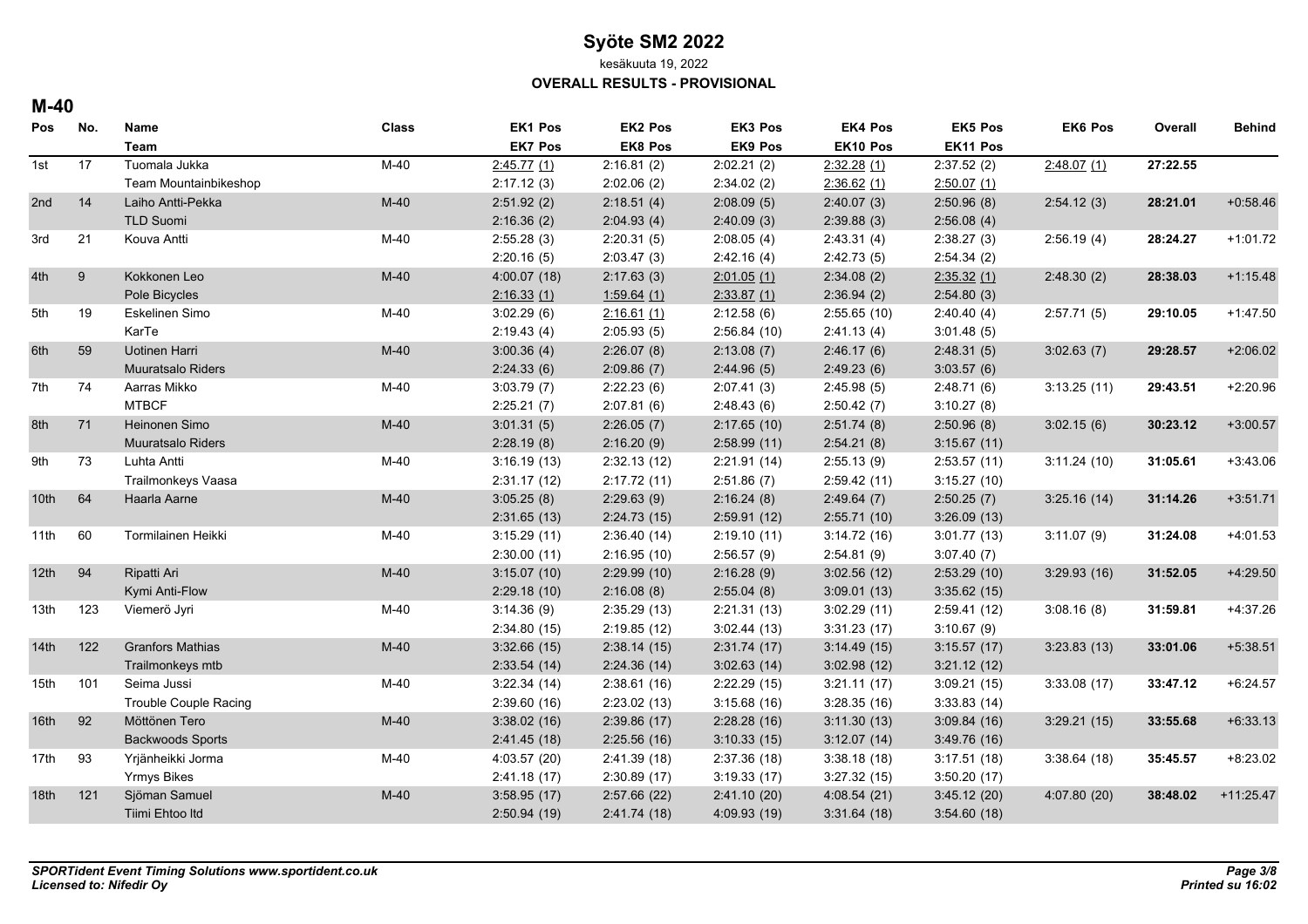kesäkuuta 19, 2022

**OVERALL RESULTS - PROVISIONAL**

## **M-40**

| <b>Pos</b> | No. | Name                             | <b>Class</b> | <b>EK1 Pos</b> | EK2 Pos        | <b>EK3 Pos</b> | <b>EK4 Pos</b>       | <b>EK5 Pos</b> | <b>EK6 Pos</b> | Overall    | <b>Behind</b> |
|------------|-----|----------------------------------|--------------|----------------|----------------|----------------|----------------------|----------------|----------------|------------|---------------|
|            |     | Team                             |              | <b>EK7 Pos</b> | <b>EK8 Pos</b> | <b>EK9 Pos</b> | EK <sub>10</sub> Pos | EK11 Pos       |                |            |               |
| 19th       | 109 | Suokas Antti                     | M-40         | 4:00.58(19)    | 2:53.62(20)    | 2:38.90(19)    | 3.51.62(19)          | 3.44.23(19)    | 3.47.59(19)    | 39:10.80   | $+11.48.25$   |
|            |     | Ripakinttu Racing                |              | 2:55.85(20)    | 2:42.06(19)    | 4:06.96(18)    | 4:06.16 (19)         | 4:23.23 (19)   |                |            |               |
|            | 69  | Romppanen Jarno                  | $M-40$       | 3:16.16(12)    | 2:31.24(11)    | 2:20.84(12)    | 3:11.46(14)          | 3.05.79(14)    | 3:19.92(12)    | <b>DNF</b> |               |
|            |     | MTBCF / Endurotards/KP Shredders |              | 2:28.70(9)     |                |                |                      |                |                |            |               |
|            | 117 | Frilander Santeri                | M-40         | 4:16.02(22)    | 2:56.20(21)    | 2:52.93(21)    | 3:59.24(20)          | 4:12.25 (21)   | 4:19.88 (21)   | <b>DNF</b> |               |
|            |     |                                  |              |                |                |                |                      |                |                |            |               |
|            | 108 | Kauppi Marko                     | $M-40$       | 4:05.23(21)    | 2:48.10(19)    |                |                      |                |                | <b>DNF</b> |               |
|            |     | Olkkola OTB                      |              |                |                |                |                      |                |                |            |               |

## **M-50**

| Pos | No. | Name              | <b>Class</b> | <b>EK1 Pos</b> | <b>EK2 Pos</b> | <b>EK3 Pos</b> | <b>EK4 Pos</b>     | <b>EK5 Pos</b> | <b>EK6 Pos</b> | Overall  | <b>Behind</b> |
|-----|-----|-------------------|--------------|----------------|----------------|----------------|--------------------|----------------|----------------|----------|---------------|
|     |     | Team              |              | <b>EK7 Pos</b> | <b>EK8 Pos</b> | <b>EK9 Pos</b> | EK10 Pos           | EK11 Pos       |                |          |               |
| 1st | 52  | Soini Kyösti      | M-50         | 3.01.31(1)     | 2:27.42 (1)    | 2:13.95(1)     | <u>2.51.38 (1)</u> | 2.42.18(1)     | 3.00.58(1)     | 29:23.33 |               |
|     |     | Team Pyörä-Suvala |              | 2:27.03(1)     | 2:10.90(1)     | 2.45.48(1)     | <u>2.41.25 (1)</u> | 3.01.85(1)     |                |          |               |
| 2nd | 72  | Hymander Sami     | $M-50$       | 3:15.39(2)     | 2:29.73(2)     | 2:22.20(2)     | 3:01.36(2)         | 2:57.35(2)     | 3:13.84(2)     | 31:24.64 | $+2:01.31$    |
|     |     | NPS Power OY      |              | 2:29.54(2)     | 2:18.92(2)     | 2:59.10(2)     | 2:59.40(2)         | 3:17.81(2)     |                |          |               |
| 3rd | 76  | Reiionen Mika     | M-50         | 3:22.72(4)     | 2:40.44(5)     | 2:31.58(5)     | 3:15.49(5)         | 3:11.67(4)     | 3:30.24(4)     | 33:15.28 | $+3:51.95$    |
|     |     | <b>MTBCF</b>      |              | 2:34.25(3)     | 2:20.59(3)     | 3:11.30(3)     | 3:07.62(3)         | 3:29.38(3)     |                |          |               |
| 4th | 107 | Kataja Petri      | $M-50$       | 3.19.42(3)     | 2:38.78(4)     | 2:26.02(3)     | 3:12.14(4)         | 3.17.97(5)     | 3:26.21(3)     | 33:26.39 | $+4.03.06$    |
|     |     |                   |              | 2:39.20(5)     | 2:27.20(4)     | 3:13.32(5)     | 3.13.91(4)         | 3:32.22(4)     |                |          |               |
| 5th | 85  | Pekkinen Timo     | M-50         | 3:36.46(5)     | 2:34.71(3)     | 2:26.35(4)     | 3:11.64(3)         | 3.06.85(3)     | 3:31.52(5)     | 33:48.82 | +4:25.49      |
|     |     | LaPy              |              | 2:36.74(4)     | 2:32.35(5)     | 3.13.26(4)     | 3:15.16(5)         | 3.43.78(5)     |                |          |               |

# **Miehet**

| <b>Pos</b>      | No. | <b>Name</b>                        | <b>Class</b> | EK1 Pos        | <b>EK2 Pos</b>     | EK3 Pos        | <b>EK4 Pos</b> | <b>EK5 Pos</b> | EK6 Pos     | Overall  | <b>Behind</b> |
|-----------------|-----|------------------------------------|--------------|----------------|--------------------|----------------|----------------|----------------|-------------|----------|---------------|
|                 |     | Team                               |              | <b>EK7 Pos</b> | <b>EK8 Pos</b>     | <b>EK9 Pos</b> | EK10 Pos       | EK11 Pos       |             |          |               |
| 1st             |     | Kurvinen Ari                       | Miehet       | 2:39.70(2)     | 2:14.38(2)         | 1.58.32(1)     | 2:26.30(1)     | 2.24.88(1)     | 2.39.70 (1) | 26:04.93 |               |
|                 |     | Sportsource Rocky Mountain         |              | 2:12.15(2)     | <u>1.55.30 (1)</u> | 2.27.48(1)     | 2:26.51(1)     | 2:40.21(2)     |             |          |               |
| 2 <sub>nd</sub> |     | Nyman Santtu                       | Miehet       | 2.37.53(1)     | 2:10.74(1)         | 2:00.40(3)     | 2:28.45(2)     | 2:30.02(2)     | 2:39.72(2)  | 26:18.27 | $+0.13.34$    |
|                 |     | <b>TLD Suomi</b>                   |              | 2.11.17(1)     | 1:57.85(2)         | 2:34.84(3)     | 2:27.52(2)     | 2.40.03(1)     |             |          |               |
| 3rd             | 12  | Honka Jussi                        | Miehet       | 2:43.41(3)     | 2:18.21(8)         | 2:02.35(4)     | 2:30.98(3)     | 2:32.45(3)     | 2.45.42(4)  | 27:01.02 | $+0.56.09$    |
|                 |     | <b>Team Special Bike</b>           |              | 2:15.89(4)     | 1:59.50 (3)        | 2:32.90(2)     | 2:33.17(4)     | 2.46.74(4)     |             |          |               |
| 4th             |     | Riihelä Joonas                     | Miehet       | 2:43.70(4)     | 2:15.74(3)         | 2:00.18(2)     | 2:34.35(4)     | 2:34.21(5)     | 2:46.94(5)  | 27:18.91 | $+1:13.98$    |
|                 |     | Motokeidas Specialized Racing Team |              | 2:17.20(8)     | 2:00.86(5)         | 2:40.65(11)    | 2:37.07(8)     | 2:48.01(5)     |             |          |               |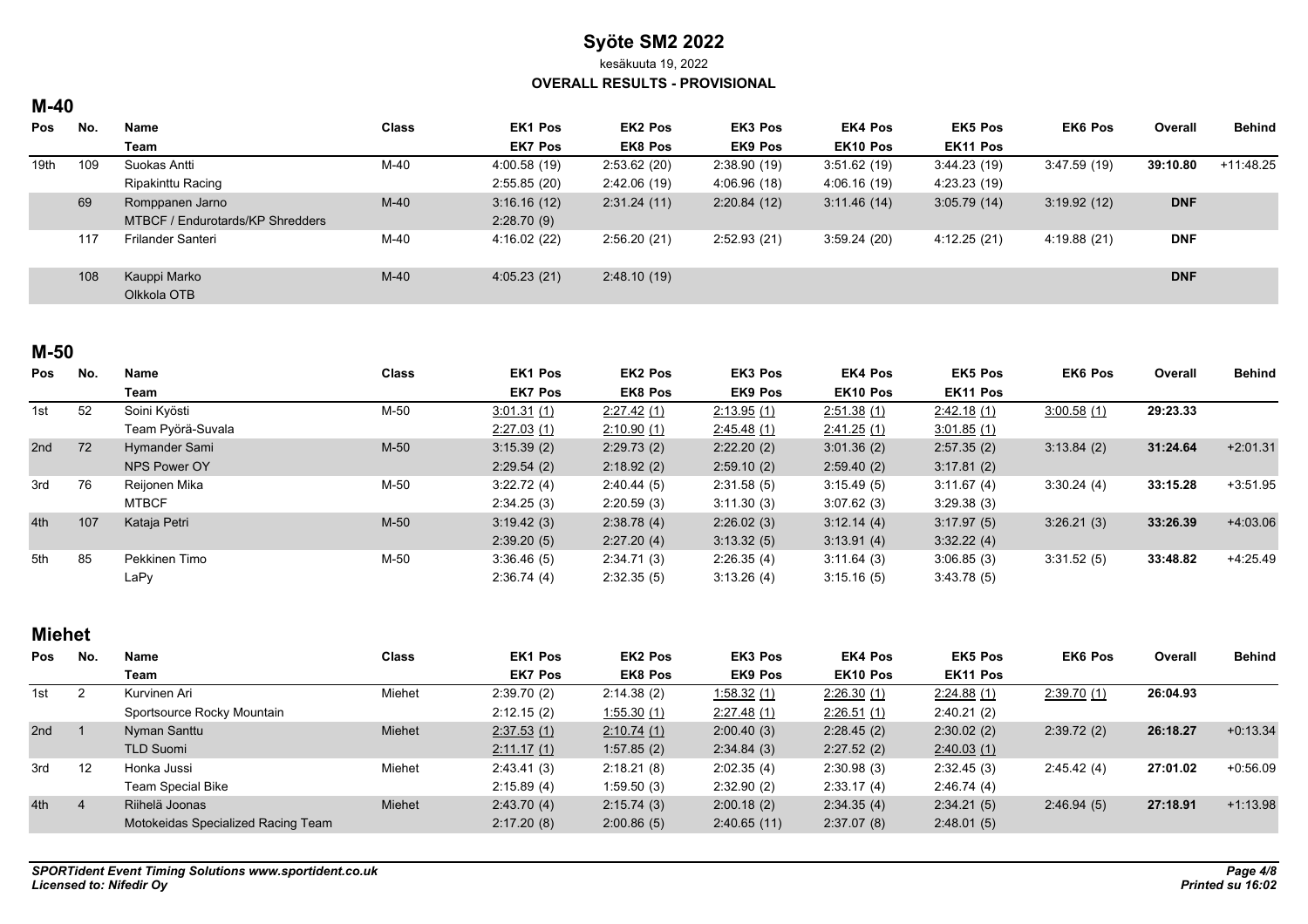kesäkuuta 19, 2022

#### **OVERALL RESULTS - PROVISIONAL**

## **Miehet**

| Pos              | No.            | Name                                        | <b>Class</b> | EK1 Pos        | EK2 Pos     | EK3 Pos        | <b>EK4 Pos</b> | <b>EK5 Pos</b> | <b>EK6 Pos</b> | Overall  | <b>Behind</b> |
|------------------|----------------|---------------------------------------------|--------------|----------------|-------------|----------------|----------------|----------------|----------------|----------|---------------|
|                  |                | Team                                        |              | <b>EK7 Pos</b> | EK8 Pos     | <b>EK9 Pos</b> | EK10 Pos       | EK11 Pos       |                |          |               |
| 5th              | 5              | Pellinen Henri                              | Miehet       | 2:46.10(5)     | 2:18.24(9)  | 2:04.40(6)     | 2:40.99(10)    | 2:32.89(4)     | 2:45.18(3)     | 27:20.24 | $+1:15.31$    |
|                  |                | Sportsource - Rocky Mountain / IU           |              | 2:15.19(3)     | 2:00.21(4)  | 2:35.23(4)     | 2:32.28(3)     | 2:49.53(6)     |                |          |               |
| 6th              | $6\phantom{1}$ | Raukola Johannes                            | Miehet       | 2:49.74(9)     | 2:19.76(10) | 2:04.97(8)     | 2:36.85(6)     | 2:36.63(7)     | 2.48.02(6)     | 27:37.64 | $+1:32.71$    |
|                  |                | Pole Bicycles/KangKi                        |              | 2:17.90(9)     | 2:01.14(6)  | 2:38.44(6)     | 2:33.17(4)     | 2:51.02(7)     |                |          |               |
| 7th              | 3              | Nyman Arttu                                 | Miehet       | 2:47.05(7)     | 2:16.09(4)  | 2:06.00(11)    | 2:39.25(7)     | 2:47.05(20)    | 2.48.24(7)     | 27:46.13 | $+1.41.20$    |
|                  |                | <b>TLD Suomi</b>                            |              | 2:16.94(7)     | 2:04.90(10) | 2:39.22(8)     | 2:36.28(6)     | 2:45.11(3)     |                |          |               |
| 8th              | 27             | Virmasalo Sampo                             | Miehet       | 2:49.98(10)    | 2:28.67(27) | 2:03.90(5)     | 2:39.58(9)     | 2:40.54(10)    | 2.48.95(8)     | 28:15.53 | $+2:10.60$    |
|                  |                | Pole Bicycles / Meiko Oy / Kromimäyrä Racin |              | 2:20.59(14)    | 2:01.36(7)  | 2:36.22(5)     | 2:36.76(7)     | 3.08.98(24)    |                |          |               |
| 9th              | 8              | Levänen Oskari                              | Miehet       | 2:47.26(8)     | 2:21.61(12) | 2:06.47(12)    | 2:51.71 (19)   | 2:36.52(6)     | 2:53.58(9)     | 28:20.77 | $+2:15.84$    |
|                  |                | Riihimäen Kiista-Veikot / Sporthammer       |              | 2:21.78 (16)   | 2:05.77(12) | 2:40.79 (12)   | 2:38.72(9)     | 2:56.56(10)    |                |          |               |
| 10 <sup>th</sup> | 29             | Koivisto Jussi                              | Miehet       | 3:05.06(19)    | 2:22.86(16) | 2:08.15(15)    | 2:39.40(8)     | 2:44.76(16)    | 2:56.62(13)    | 28:41.82 | $+2:36.89$    |
|                  |                | <b>DYEDBRO Finland</b>                      |              | 2:20.16(12)    | 2:05.80(13) | 2:39.34(9)     | 2:43.35(13)    | 2:56.32(9)     |                |          |               |
| 11th             | 10             | Leppänen Elias                              | Miehet       | 3:11.49(25)    | 2:22.53(14) | 2:05.57(10)    | 2.41.53(11)    | 2:42.06(12)    | 2.58.05(14)    | 28:44.60 | $+2:39.67$    |
|                  |                |                                             |              | 2:20.40(13)    | 2:03.70(8)  | 2:39.64(10)    | 2:41.95 (12)   | 2:57.68(12)    |                |          |               |
| 12th             | 57             | Piiroinen Marko                             | Miehet       | 3:06.17(22)    | 2:21.56(11) | 2:05.56(9)     | 2:35.59(5)     | 2:39.31(8)     | 2:54.30(10)    | 28:49.07 | $+2.44.14$    |
|                  |                |                                             |              | 2:22.05(17)    | 2:04.22(9)  | 2.47.01(20)    | 2:46.57(16)    | 3:06.73(18)    |                |          |               |
| 13th             | 24             | Tyrväinen Petri                             | Miehet       | 2:53.14(11)    | 2:22.64(15) | 2:11.62(19)    | 2:50.56(18)    | 2:44.03(15)    | 2:59.53(15)    | 28:55.30 | $+2:50.37$    |
|                  |                |                                             |              | 2:24.15(20)    | 2:07.78(18) | 2:46.96 (19)   | 2:39.73(10)    | 2:55.16(8)     |                |          |               |
| 14th             | 23             | Mäkelä Miikka                               | Miehet       | 2:55.01(14)    | 2:21.82(13) | 2:08.90(16)    | 2.52.49(20)    | 2:42.79(13)    | 2:59.91(17)    | 29:04.23 | $+2:59.30$    |
|                  |                | Orbea Factory Team Finland                  |              | 2:21.28(15)    | 2:07.67(17) | 2.46.12(17)    | 2:48.51(18)    | 2:59.73(14)    |                |          |               |
| 15 <sub>th</sub> | 128            | Räisänen Teemu                              | Miehet       | 2:53.83(12)    | 2:16.88(6)  | 2:04.92(7)     | 3:21.81(41)    | 2:46.36(19)    | 2:55.37(11)    | 29:13.11 | $+3:08.18$    |
|                  |                |                                             |              | 2:16.05(5)     | 2:05.46(11) | 2:50.38 (22)   | 2:44.88(14)    | 2:57.17(11)    |                |          |               |
| 16th             | 54             | Rasinen Mikko                               | Miehet       | 3:05.98(21)    | 2:25.33(20) | 2:12.58(22)    | 2:50.34(17)    | 2:46.34(18)    | 3.02.30(19)    | 29:28.53 | $+3:23.60$    |
|                  |                |                                             |              | 2:19.94(11)    | 2:07.39(16) | 2:44.72(13)    | 2:48.30(17)    | 3:05.31(17)    |                |          |               |
| 17th             | 119            | Peltola Lauri                               | Miehet       | 3:03.29(17)    | 2:25.80(21) | 2:14.61(25)    | 2:47.58 (13)   | 2:43.10(14)    | 3.06.11(22)    | 29:37.31 | $+3:32.38$    |
|                  |                | <b>Roll Outdoors</b>                        |              | 2:23.27(19)    | 2:09.82(22) | 2:50.49(23)    | 2:45.77 (15)   | 3.07.47(19)    |                |          |               |
| 18th             | 28             | Suihkonen Lassi                             | Miehet       | 3:03.52(18)    | 2:27.89(25) | 2:11.15(17)    | 2:53.57(22)    | 2:50.08(22)    | 2:59.70(16)    | 29:39.23 | $+3:34.30$    |
|                  |                |                                             |              | 2:24.83(23)    | 2:06.64(15) | 2:46.83(18)    | 2:56.07(28)    | 2:58.95(13)    |                |          |               |
| 19th             | 127            | Vänskä Petteri                              | Miehet       | 2:58.11(15)    | 2:24.57(18) | 2:11.52(18)    | 2:58.70 (28)   | 2:51.17(23)    | 3:02.02(18)    | 29:46.59 | $+3:41.66$    |
|                  |                | Rideep                                      |              | 2:19.64(10)    | 2:08.19(19) | 2:51.87(24)    | 2:52.53(21)    | 3:08.27(21)    |                |          |               |
| 20th             | 51             | Jalas Mikael                                | Miehet       | 3:02.46(16)    | 2:26.89(24) | 2.11.88(20)    | 2.50.24(16)    | 2:46.02(17)    | 3.03.35(20)    | 29:51.51 | $+3.46.58$    |
|                  |                | <b>OSM</b>                                  |              | 2:24.29(21)    | 2:08.51(20) | 2:45.99(16)    | 2:54.85(25)    | 3:17.03(28)    |                |          |               |
| 21st             | 26             | Lukinmaa Henri                              | Miehet       | 3:09.80(23)    | 2:24.88(19) | 2:13.60(23)    | 2:52.68(21)    | 2:52.64(26)    | 3:06.68(23)    | 30:00.70 | $+3:55.77$    |
|                  |                |                                             |              | 2:25.77(27)    | 2:11.21(23) | 2:45.64(14)    | 2:53.32(23)    | 3.04.48(15)    |                |          |               |
| 22nd             | 88             | Kanniainen Antti                            | Miehet       | 3:05.93(20)    | 2:29.53(29) | 2:19.40(29)    | 2:56.74(23)    | 2.47.57(21)    | 3.04.77(21)    | 30:30.27 | $+4:25.34$    |
|                  |                |                                             |              | 2:29.45(32)    | 2:13.91(27) | 2:57.96(30)    | 2:56.71(29)    | 3:08.30(22)    |                |          |               |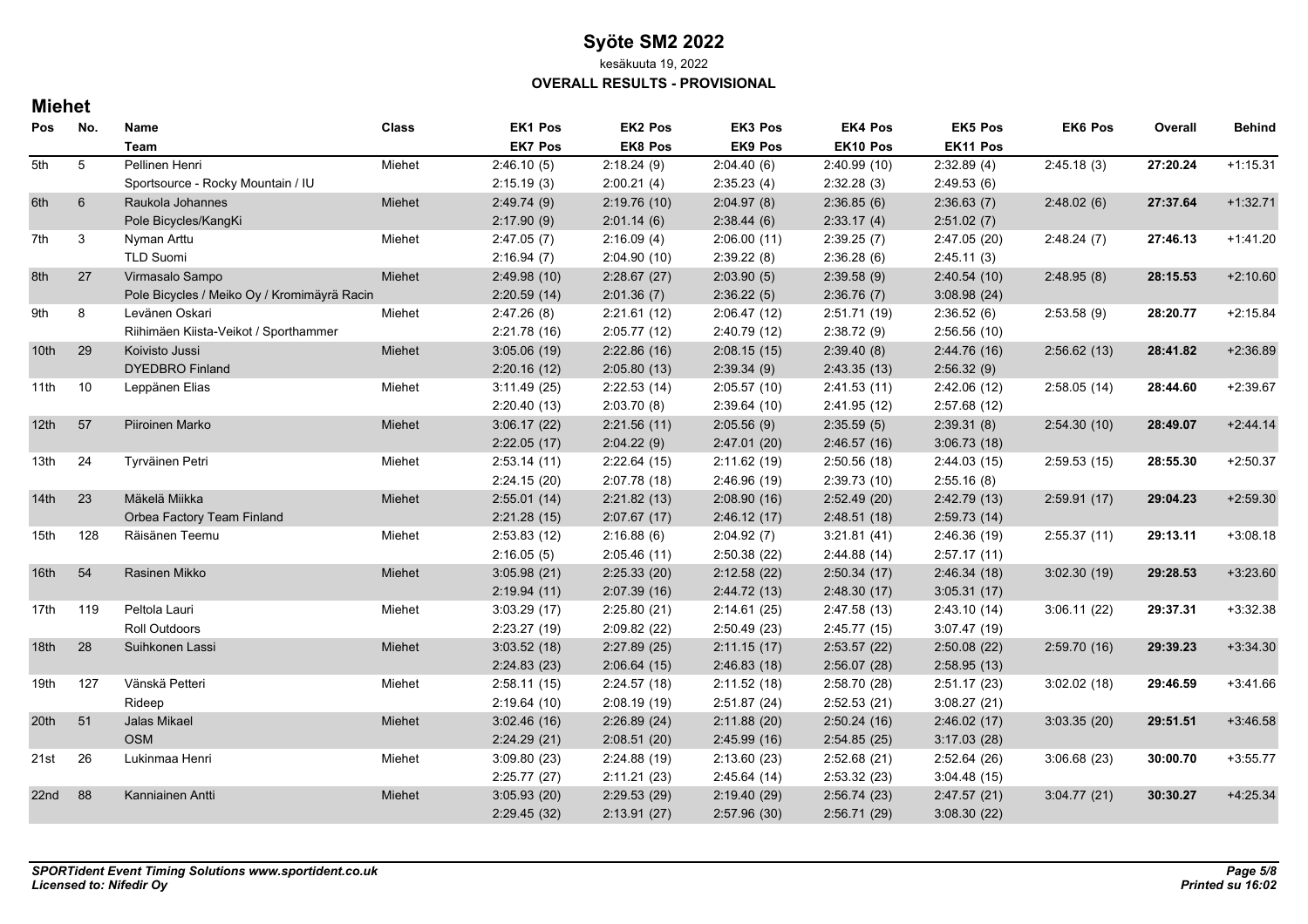kesäkuuta 19, 2022

**OVERALL RESULTS - PROVISIONAL**

## **Miehet**

| Pos              | No. | Name                               | <b>Class</b> | <b>EK1 Pos</b> | EK2 Pos     | EK3 Pos        | <b>EK4 Pos</b> | <b>EK5 Pos</b> | <b>EK6 Pos</b> | Overall  | <b>Behind</b> |
|------------------|-----|------------------------------------|--------------|----------------|-------------|----------------|----------------|----------------|----------------|----------|---------------|
|                  |     | Team                               |              | <b>EK7 Pos</b> | EK8 Pos     | <b>EK9 Pos</b> | EK10 Pos       | EK11 Pos       |                |          |               |
| 23rd             | 111 | Saunamäki Antti                    | Miehet       | 3:10.76(24)    | 2:26.71(23) | 2:15.83(26)    | 3:00.75(30)    | 2:57.46(31)    | 3:19.99(35)    | 30:37.34 | $+4.32.41$    |
|                  |     | Motokeidas Specialized Racing Team |              | 2:24.60 (22)   | 2:14.43(28) | 2:45.75(15)    | 2:55.76(26)    | 3:05.30(16)    |                |          |               |
| 24 <sub>th</sub> | 58  | Martikainen Sami                   | Miehet       | 3:11.64(26)    | 2:29.15(28) | 2:14.43(24)    | 2:48.91(15)    | 2:58.85(33)    | 3:11.39(26)    | 30:47.76 | +4:42.83      |
|                  |     | <b>Giant Finland</b>               |              | 2:25.16(25)    | 2:13.85(25) | 3:09.10(39)    | 2:53.44(24)    | 3:11.84(25)    |                |          |               |
| 25th             | 80  | Pitkänen Ville                     | Miehet       | 3:25.59(37)    | 2:26.34(22) | 2:16.99(27)    | 2:48.54(14)    | 2:51.69(24)    | 3.13.07(27)    | 30:49.21 | +4:44.28      |
|                  |     |                                    |              | 2:22.55(18)    | 2:13.86(26) | 2:55.49(27)    | 2:56.74(30)    | 3:18.35(30)    |                |          |               |
| 26th             | 66  | Vuoti Olli-Pekka                   | Miehet       | 3:15.22(30)    | 2:28.11(26) | 2:19.51(30)    | 2:58.61(27)    | 2:52.14(25)    | 3.14.77(28)    | 30:49.29 | +4:44.36      |
|                  |     | Pyörävarikko / KuoPys              |              | 2:25.17(26)    | 2:16.42(30) | 2:58.19(31)    | 2:52.94(22)    | 3:08.21(20)    |                |          |               |
| 27th             | 63  | Väyrynen Veikka                    | Miehet       | 3:14.34(29)    | 2:24.31(17) | 2:12.37(21)    | 2:56.84(24)    | 2:53.78 (28)   | 3:16.61(31)    | 30:50.45 | +4:45.52      |
|                  |     | Nummen Pyörä Trek Racing           |              | 2:27.24 (30)   | 2:15.29(29) | 2:56.28(29)    | 2:57.53 (33)   | 3:15.86(27)    |                |          |               |
| 28th             | 96  | Vesanen Pekka                      | Miehet       | 3:11.88(27)    | 2:37.39(40) | 2:21.02(36)    | 3:00.05(29)    | 2:54.34(29)    | 3.09.33(24)    | 30:55.31 | $+4:50.38$    |
|                  |     | Team SaWottamiehet                 |              | 2:34.51(37)    | 2:18.85(33) | 2:50.30(21)    | 2:48.83 (19)   | 3:08.81(23)    |                |          |               |
| 29th             | 65  | Heikkilä Antti                     | Miehet       | 3:16.10(31)    | 2:30.14(32) | 2:19.85(31)    | 3:03.66(32)    | 2:56.48(30)    | 3.09.75(25)    | 31:18.27 | $+5:13.34$    |
|                  |     |                                    |              | 2:29.53(33)    | 2:18.27(32) | 3.08.19(37)    | 2:51.51(20)    | 3:14.79(26)    |                |          |               |
| 30th             | 30  | Lassila Janne                      | Miehet       | 3:12.62(28)    | 2:29.75(30) | 2:20.12(33)    | 3.07.63(36)    | 2:59.22(34)    | 3:23.35(37)    | 31:36.37 | $+5.31.44$    |
|                  |     |                                    |              | 2:29.16(31)    | 2:19.42(34) | 3:01.08(33)    | 2:56.90(31)    | 3:17.12(29)    |                |          |               |
| 31st             | 79  | Mäkelä Santeri                     | Miehet       | 3:19.49(33)    | 2:31.72(33) | 2:20.45(34)    | 3:04.83(33)    | 2:59.62(35)    | 3:15.68(30)    | 31:43.98 | $+5:39.05$    |
|                  |     |                                    |              | 2:30.18(34)    | 2:24.09(42) | 3:00.15(32)    | 2:57.15(32)    | 3:20.62(32)    |                |          |               |
| 32nd             | 83  | Sarajärvi Topias                   | Miehet       | 3:20.02(34)    | 2:33.54(34) | 2:18.51(28)    | 2:57.49(25)    | 2:57.55(32)    | 3:18.62(34)    | 31:46.53 | $+5.41.60$    |
|                  |     |                                    |              | 2:33.95(36)    | 2:17.13(31) | 2:54.83(26)    | 3.03.65(35)    | 3:31.24(38)    |                |          |               |
| 33rd             | 129 | Lipponen Aatu                      | Miehet       | 3:38.22(43)    | 2:35.57(38) | 2:20.53(35)    | 2:57.97 (26)   | 2:52.98(27)    | 3:18.24(33)    | 32:04.49 | $+5:59.56$    |
|                  |     | Team Pyörämaailma                  |              | 2:26.51(28)    | 2:23.09(41) | 3:15.66(42)    | 2:55.87(27)    | 3:19.85(31)    |                |          |               |
| 34th             | 98  | Salmela Mikko                      | Miehet       | 3:24.71(36)    | 2:35.60(39) | 2:25.21(39)    | 3:12.79(38)    | 3:09.00(43)    | 3.15.66(29)    | 32:40.27 | $+6:35.34$    |
|                  |     |                                    |              | 2:35.81(39)    | 2:23.01(39) | 3.04.56(34)    | 3:11.55(41)    | 3:22.37(33)    |                |          |               |
| 35th             | 118 | Paakala Samuli                     | Miehet       | 3:29.46(40)    | 2:34.93(36) | 2:21.88(38)    | 3:05.56(35)    | 3:08.80(42)    | 3:16.87(32)    | 32:49.30 | $+6.44.37$    |
|                  |     |                                    |              | 2:35.28(38)    | 2:22.44(36) | 3:06.73(36)    | 3:07.30(37)    | 3:40.05(41)    |                |          |               |
| 36th             | 112 | Alatalo Ville                      | Miehet       | 3:18.38(32)    | 2:37.58(41) | 2:27.34(41)    | 3.04.89(34)    | 3:01.85(37)    | 3:32.80(41)    | 32:50.85 | $+6.45.92$    |
|                  |     |                                    |              | 2:38.48(44)    | 2:28.51(45) | 3:11.35(40)    | 3:02.55(34)    | 3:27.12(36)    |                |          |               |
| 37th             | 87  | Yli-Maunula Tommi                  | Miehet       | 3:26.72(38)    | 2:35.51(37) | 2:25.41(40)    | 3:07.82(37)    | 3:08.01(40)    | 3:26.93(39)    | 33:00.17 | $+6:55.24$    |
|                  |     | Paskahousu Racing Team             |              | 2:38.10(43)    | 2:23.05(40) | 3:09.07(38)    | 3:10.22(39)    | 3:29.33(37)    |                |          |               |
| 38th             | 97  | Laaksonen Tomi                     | Miehet       | 3:28.51(39)    | 2:30.09(31) | 2:21.84(37)    | 3.02.71(31)    | 3:00.79(36)    | 3.21.78(36)    | 33:09.43 | $+7:04.50$    |
|                  |     | Pole Bicycles                      |              | 2:25.14(24)    | 2:11.88(24) | 2:55.98(28)    | 3.06.61(36)    | 4:44.10 (47)   |                |          |               |
| 39th             | 82  | Pusa Aki                           | Miehet       | 3:23.57(35)    | 2:38.45(42) | 2:29.53(43)    | 3:13.18(39)    | 3:07.54(38)    | 3:23.75(38)    | 33:22.67 | $+7:17.74$    |
|                  |     | Paskahousu Racing Team             |              | 2:36.81(41)    | 2:22.58(38) | 3:22.24(44)    | 3:12.29(42)    | 3:32.73(39)    |                |          |               |
| 40th             | 77  | Makkonen Aripekka                  | Miehet       | 3:30.11(41)    | 2:34.36(35) | 2:19.97(32)    | 3:30.23(43)    | 3:08.67(41)    | 4:42.47 (48)   | 34:23.45 | $+8:18.52$    |
|                  |     |                                    |              | 2:36.63(40)    | 2:22.47(37) | 3.06.51(35)    | 3:08.29(38)    | 3:23.74(34)    |                |          |               |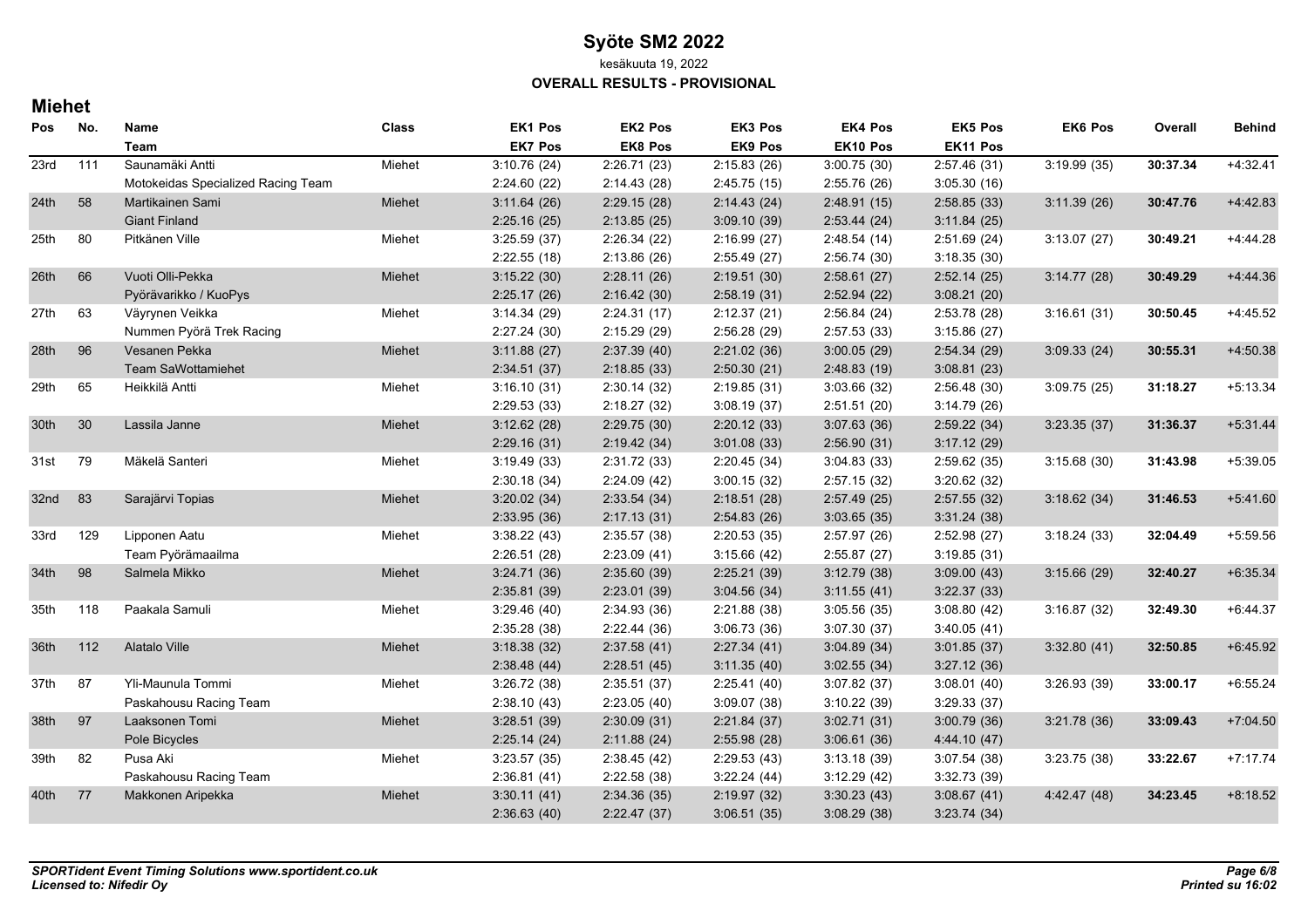kesäkuuta 19, 2022

**OVERALL RESULTS - PROVISIONAL**

## **Miehet**

| Pos  | No.            | Name                               | <b>Class</b> | EK1 Pos        | EK2 Pos        | EK3 Pos        | EK4 Pos      | <b>EK5 Pos</b> | <b>EK6 Pos</b> | Overall    | <b>Behind</b> |
|------|----------------|------------------------------------|--------------|----------------|----------------|----------------|--------------|----------------|----------------|------------|---------------|
|      |                | Team                               |              | <b>EK7 Pos</b> | <b>EK8 Pos</b> | <b>EK9 Pos</b> | EK10 Pos     | EK11 Pos       |                |            |               |
| 41st | 126            | Mäkelä Samuli                      | Miehet       | 3.43.50(44)    | 2:44.58(45)    | 3:05.45(48)    | 3:25.43(42)  | 3.07.66(39)    | 3:26.96(40)    | 34:35.07   | $+8:30.14$    |
|      |                |                                    |              | 2:37.62(42)    | 2:24.09(42)    | 3:11.43(41)    | 3:12.33(43)  | 3:36.02(40)    |                |            |               |
| 42nd | 105            | Koskinen Jesse                     | Miehet       | 4:12.02(47)    | 2:43.57(44)    | 2:29.35(42)    | 3:21.76(40)  | 3:13.11(44)    | 3:37.02(42)    | 34:43.81   | $+8.38.88$    |
|      |                |                                    |              | 2:33.37(35)    | 2:20.59(35)    | 3.16.66(43)    | 3:10.33(40)  | 3.46.03(42)    |                |            |               |
| 43rd | 18             | Nyman Eetu                         | Miehet       | 2:46.87(6)     | 2:17.48(7)     | 2:07.65(13)    | 8.09.73(48)  | 2:39.53(9)     | 4:24.12(47)    | 35:48.79   | $+9:43.86$    |
|      |                |                                    |              | 2:26.72(29)    | 2:09.81(21)    | 2:38.47(7)     | 2:41.79 (11) | 3:26.62(35)    |                |            |               |
| 44th | 102            | Pulliainen Juho                    | Miehet       | 3:51.93(45)    | 2.42.73(43)    | 2.32.60(44)    | 4:07.79 (46) | 3:34.20(45)    | 3.48.76(43)    | 36:42.60   | $+10.37.67$   |
|      |                |                                    |              | 2:45.41(45)    | 2:27.31(44)    | 3:26.22(45)    | 3.33.99(44)  | 3.51.66(43)    |                |            |               |
| 45th | 110            | Otamo Pekka                        | Miehet       | 3:53.21(46)    | 2:48.37 (46)   | 2:41.89 (45)   | 4.00.18(45)  | 3:52.24(48)    | 3:58.67(45)    | 38:25.62   | +12:20.69     |
|      |                |                                    |              | 2:48.11(46)    | 2:42.18 (48)   | 3:54.01(48)    | 3.38.55(47)  | 4:08.21 (44)   |                |            |               |
| 46th | 104            | Kilpeläinen Teemu                  | Miehet       | 4:38.91(48)    | 2:56.00(47)    | 2:56.85(47)    | 3.39.35(44)  | 3.48.19(47)    | 4:21.98 (46)   | 39:21.33   | $+13:16.40$   |
|      |                | Lappeenrannan Pyöräilijät / Lowoxy |              | 2:56.64(48)    | 2:39.37(46)    | 3:30.63(46)    | 3.35.78(45)  | 4:17.63(46)    |                |            |               |
| 47th | 125            | Varis Olli-Pekka                   | Miehet       | 4:48.41 (49)   | 3:06.92(48)    | 2:53.21(46)    | 4.08.49 (47) | 3.35.90(46)    | 3:56.18(44)    | 39:38.12   | $+13:33.19$   |
|      |                |                                    |              | 2:48.16(47)    | 2:41.91(47)    | 3.46.48(47)    | 3.36.80(46)  | 4:15.66(45)    |                |            |               |
|      | $\overline{7}$ | Matilainen Kari                    | Miehet       | 2:54.25(13)    | 2:16.47(5)     | 2:07.96(14)    | 2:43.95(12)  | 2:41.87(11)    | 2:55.42(12)    | <b>DNF</b> |               |
|      |                | LaPy                               |              | 2:16.79(6)     | 2:06.24(14)    | 2:52.89(25)    |              |                |                |            |               |
|      | 86             | Syvälahti Erno                     | Miehet       | 3:36.75(42)    |                |                |              |                |                | <b>DNF</b> |               |

## **Naiset**

| <b>Pos</b> | No.         | Name                     | <b>Class</b>  | <b>EK1 Pos</b> | <b>EK2 Pos</b> | EK3 Pos        | <b>EK4 Pos</b> | <b>EK5 Pos</b> | <b>EK6 Pos</b> | Overall    | <b>Behind</b> |
|------------|-------------|--------------------------|---------------|----------------|----------------|----------------|----------------|----------------|----------------|------------|---------------|
|            |             | Team                     |               | <b>EK7 Pos</b> | <b>EK8 Pos</b> | <b>EK9 Pos</b> | EK10 Pos       | EK11 Pos       |                |            |               |
| 1st        | 34          | Raikunen Pauliina        | Naiset        | 3:25.02(1)     | 2:40.57(2)     | 2:28.82(1)     | 3:12.19(1)     | 3:06.70(1)     | 3:27.87(1)     | 33:17.40   |               |
|            |             |                          |               | 2:39.91(2)     | 2:25.10(3)     | 3:14.65(2)     | 3.09.81(1)     | 3:26.76 (1)    |                |            |               |
| 2nd        | 31          | Härkönen Kaisa           | Naiset        | 3:30.77(2)     | 2:37.79(1)     | 2:33.09(3)     | 3:21.28(3)     | 3:14.71(2)     | 3:28.91(2)     | 34:18.50   | $+1:01.10$    |
|            |             | Pole Bicycles            |               | 2:32.90(1)     | 2.23.95(1)     | 3.31.00(4)     | 3:22.20(2)     | 3.41.90(2)     |                |            |               |
| 3rd        | 32          | Päkkilä Salla            | Naiset        | 3:59.60(4)     | 2:43.30(3)     | 2:32.81(2)     | 3:21.25(2)     | 3:15.42(3)     | 3:41.16(3)     | 35:29.36   | $+2:11.96$    |
|            |             | Orbea Factory Team FIN   |               | 2:44.73(3)     | 2:24.57(2)     | 3:14.50(1)     | 3:37.34(4)     | 3:54.68(4)     |                |            |               |
| 4th        | 36          | Launonen Hanna           | <b>Naiset</b> | 3:53.50(3)     | 2.49.69(4)     | 2:38.14(4)     | 3:38.89(5)     | 3:24.02(4)     | 3:57.12(4)     | 36:35.24   | $+3:17.84$    |
|            |             | <b>JYPS</b>              |               | 2:46.69(4)     | 2:33.96(4)     | 3:25.20(3)     | 3:43.02(5)     | 3:45.01(3)     |                |            |               |
| 5th        | 33          | Soivio Kaisu             | Naiset        | 4:20.71(5)     | 2:50.20(5)     | 2:43.02(5)     | 3:34.26(4)     | 3:37.78(5)     | 4:07.22(5)     | 38:22.03   | $+5.04.63$    |
|            |             | LaPy Lahden Pyöräilijät  |               | 2:50.13(5)     | 2:49.85(5)     | 3:37.49(5)     | 3:36.32(3)     | 4:15.05(5)     |                |            |               |
| 6th<br>37  | Lintu Niina | <b>Naiset</b>            | 4:29.60(6)    | 3:02.61(6)     | 2:52.38(6)     | 3.42.63(6)     | 4.03.41(6)     | 4:30.49(6)     | 40:45.19       | $+7:27.79$ |               |
|            |             | Sportsource ION / Kuopys |               | 2:59.50(6)     | 2:58.51(6)     | 3.44.81(6)     | 3.59.03(6)     | 4:22.22(6)     |                |            |               |